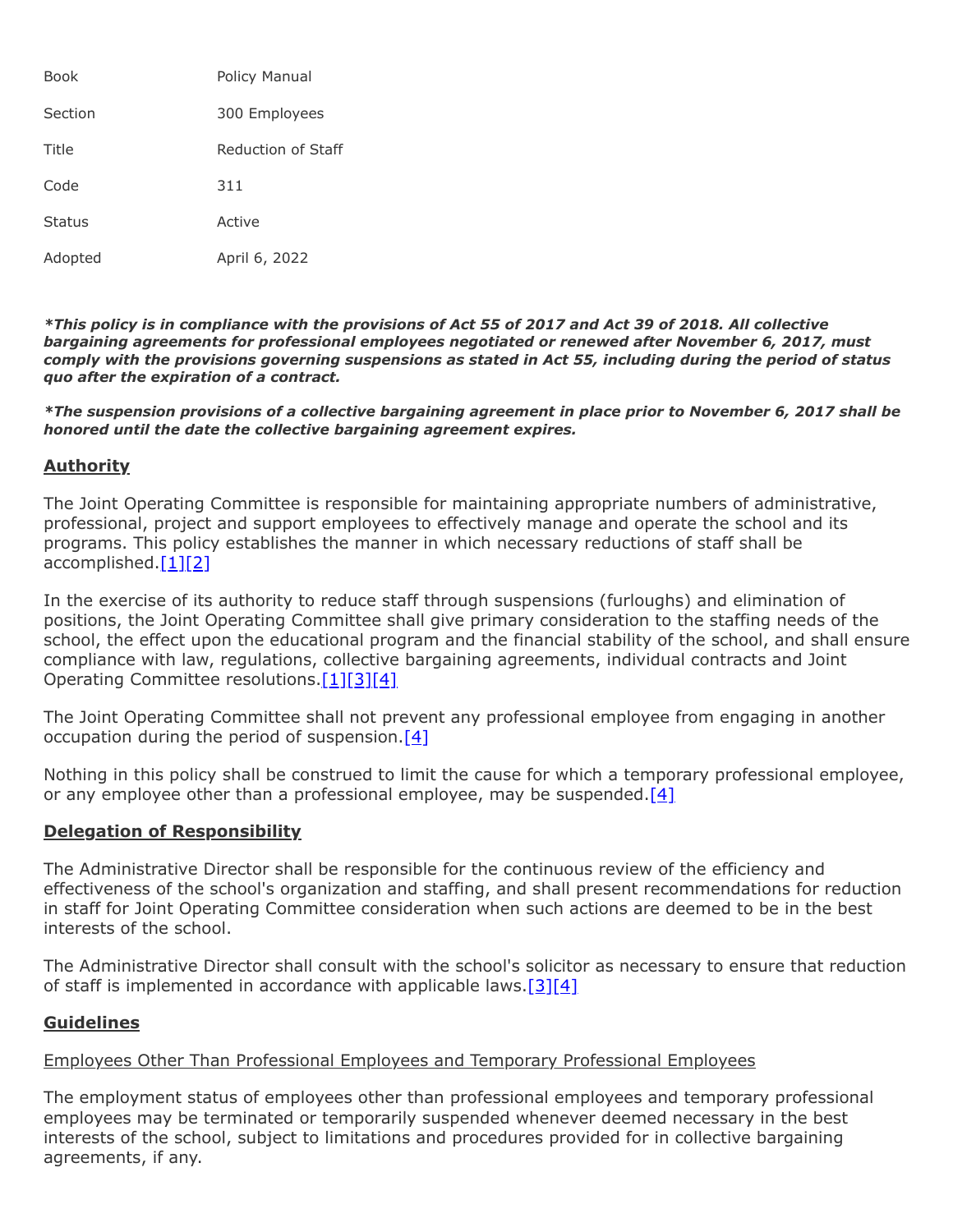#### Temporary Professional Employees

The employment status of a temporary professional employee may be nonrenewed when the employee's position has been eliminated or when the conditions for which professional employees may be suspended otherwise exist, subject to limitations and procedures provided for in collective bargaining agreements, if any.

#### Professional Employees

The necessary number of professional employees may be suspended for the following reasons:[\[3\]](http://www.legis.state.pa.us/cfdocs/legis/LI/uconsCheck.cfm?txtType=HTM&yr=1949&sessInd=0&smthLwInd=0&act=14&chpt=11&sctn=24&subsctn=0)

- 1. Substantial decrease in student enrollment.
- 2. Curtailment or alteration of the educational program as a result of substantial decline in class or course enrollments or to conform with standards of organization or educational activities required by law or recommended by the Pennsylvania Department of Education. Such curtailment or alteration must be recommended by the Administrative Director, agreed to by the Joint Operating Committee, and approved by the Pennsylvania Department of Education. If not prevented by an existing or future provision of a collective bargaining agreement or employment contract, such a suspension may be effectuated without approval of the Pennsylvania Department of Education provided that, where an educational program is altered or curtailed, the school shall notify the Pennsylvania Department of Education of such action.
- 3. Consolidation of schools, whether within the school, through a merger, or as a result of Joint Board agreements, when such consolidation makes it unnecessary to retain the full staff of professional employees.
- 4. Economic reasons that require a reduction in professional employees.

The school shall be prohibited from using an employee's compensation in any suspension determination. An Administrative Director knowingly in violation of this prohibition shall have a letter from the Secretary of Education placed in his/her permanent employee record.

#### *Economic Suspension Requirements -*

The Joint Operating Committee may suspend professional employees for economic reasons if all of the following apply: $[3]$ 

- 1. The Joint Operating Committee approves the proposed suspensions by a majority vote of all Joint Operating Committee members at a public meeting.
- 2. No later than sixty (60) days prior to the adoption of the final budget, the Joint Operating Committee adopts a resolution of intent to suspend professional employees in the following fiscal year, setting forth:
	- a. The economic conditions necessitating the proposed suspensions and how the economic conditions will be alleviated by the proposed suspensions, including:
		- i. The total cost savings expected from the proposed suspensions.
		- ii. A description of other cost-saving actions taken by the Joint Operating Committee, if any.
		- iii. The projected school expenditures for the following fiscal year with and without the proposed suspensions.
		- iv. The projected total school revenues for the following fiscal year.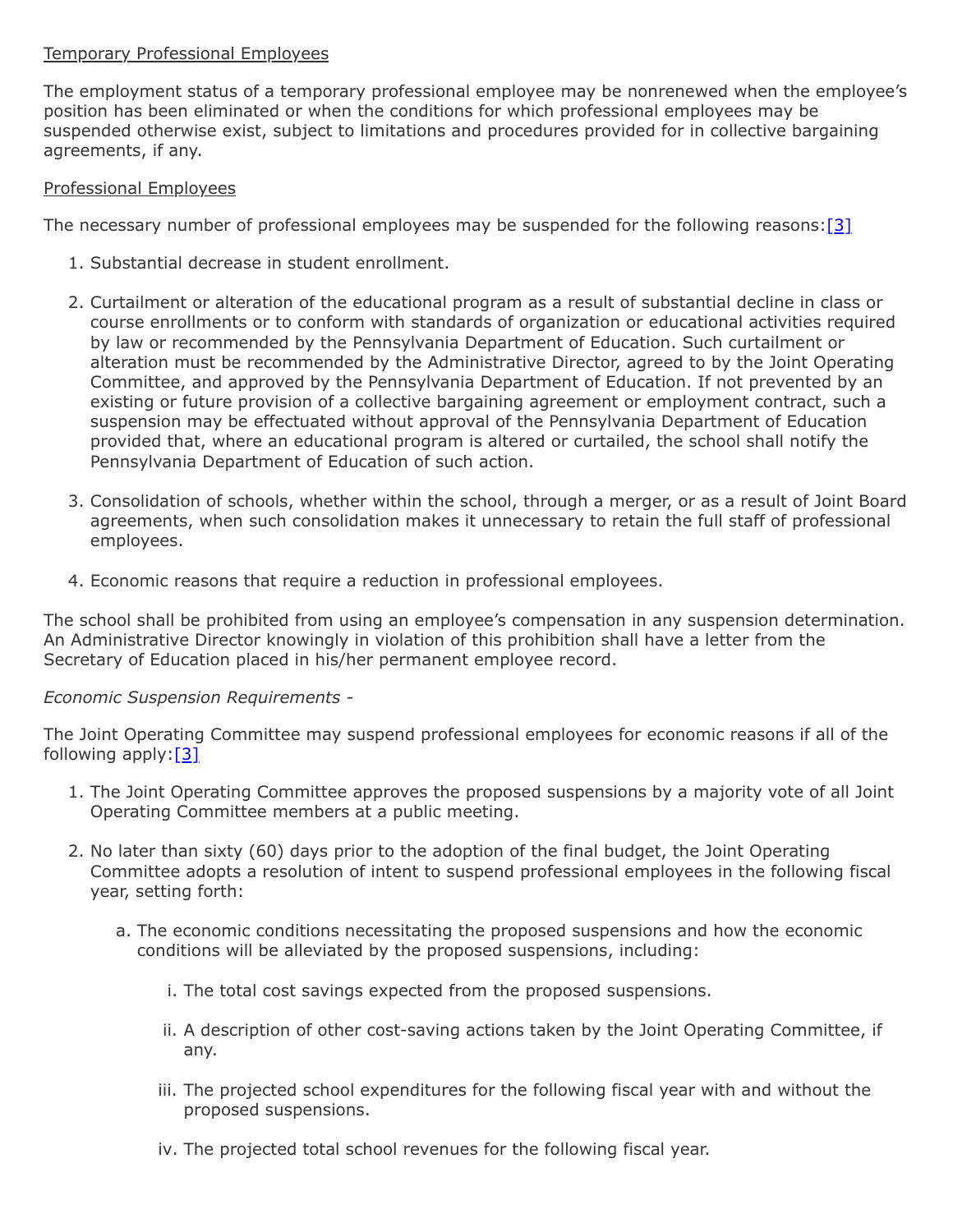- b. The number and percentage of employees to be suspended who are:
	- i. Professional employees assigned to provide instruction directly to students.
	- ii. Administrative staff.
	- iii. Professional employees who are not assigned to provide instruction directly to students and who are not administrative staff.
- c. The impact of the proposed suspensions on academic programs to be offered to students following the proposed suspensions, as well as the impact on academic programs to be offered to students if the proposed suspensions are not undertaken, compared to the current school year, and the actions if any, that will be taken to minimize the impact on student achievement.

## *Professional Employees Assigned to Provide Instruction Directly to Students* -

Suspensions, due to economic reasons, of professional employees assigned to provide instruction directly to students may be approved by the Joint Operating Committee only if the Joint Operating Committee also suspends at least an equal percentage proportion of administrative staff, except when all of the following apply:  $[3]$ 

- 1. The Secretary of Education determines that the school's operations are already sufficiently streamlined or that the suspension of administrative staff would cause harm to the school stability and student programs.
- 2. The Secretary of Education submits the determination to the State Board of Education.
- 3. The State Board of Education approves the determination by a majority of its members.

The Joint Operating Committee may choose to exempt from this requirement any five (5) administrative positions, one of which shall be the Business Manager or another staff member with the primary responsibility of managing the school's business operation.<sup>[\[3\]](http://www.legis.state.pa.us/cfdocs/legis/LI/uconsCheck.cfm?txtType=HTM&yr=1949&sessInd=0&smthLwInd=0&act=14&chpt=11&sctn=24&subsctn=0)</sup>

## Order of Suspensions

Data necessary for computation of each professional employee's performance rating and seniority status shall be recorded and maintained to ensure compliance with the required order for suspensions. [\[5\]](http://www.legis.state.pa.us/cfdocs/legis/LI/uconsCheck.cfm?txtType=HTM&yr=1949&sessInd=0&smthLwInd=0&act=14&chpt=11&sctn=23&subsctn=0)[6]

## *Performance Evaluation Rating -*

Professional employees shall be suspended, within the area of certification required by law for the professional employee's current position, in the following order based on the two (2) most recent annual performance evaluations: [4][\[5\]](http://www.legis.state.pa.us/cfdocs/legis/LI/uconsCheck.cfm?txtType=HTM&yr=1949&sessInd=0&smthLwInd=0&act=14&chpt=11&sctn=23&subsctn=0)[6]

- 1. Consecutive unsatisfactory ratings.
- 2. One (1) unsatisfactory rating and one (1) satisfactory rating.
- 3. Consecutive satisfactory ratings which are either consecutive ratings of proficient, or a combination of one (1) proficient or distinguished rating and one (1) needs improvement rating.
- 4. Consecutive satisfactory ratings which are consecutive distinguished, or a combination of one (1) rating of proficient and one (1) rating of distinguished.

*Seniority -*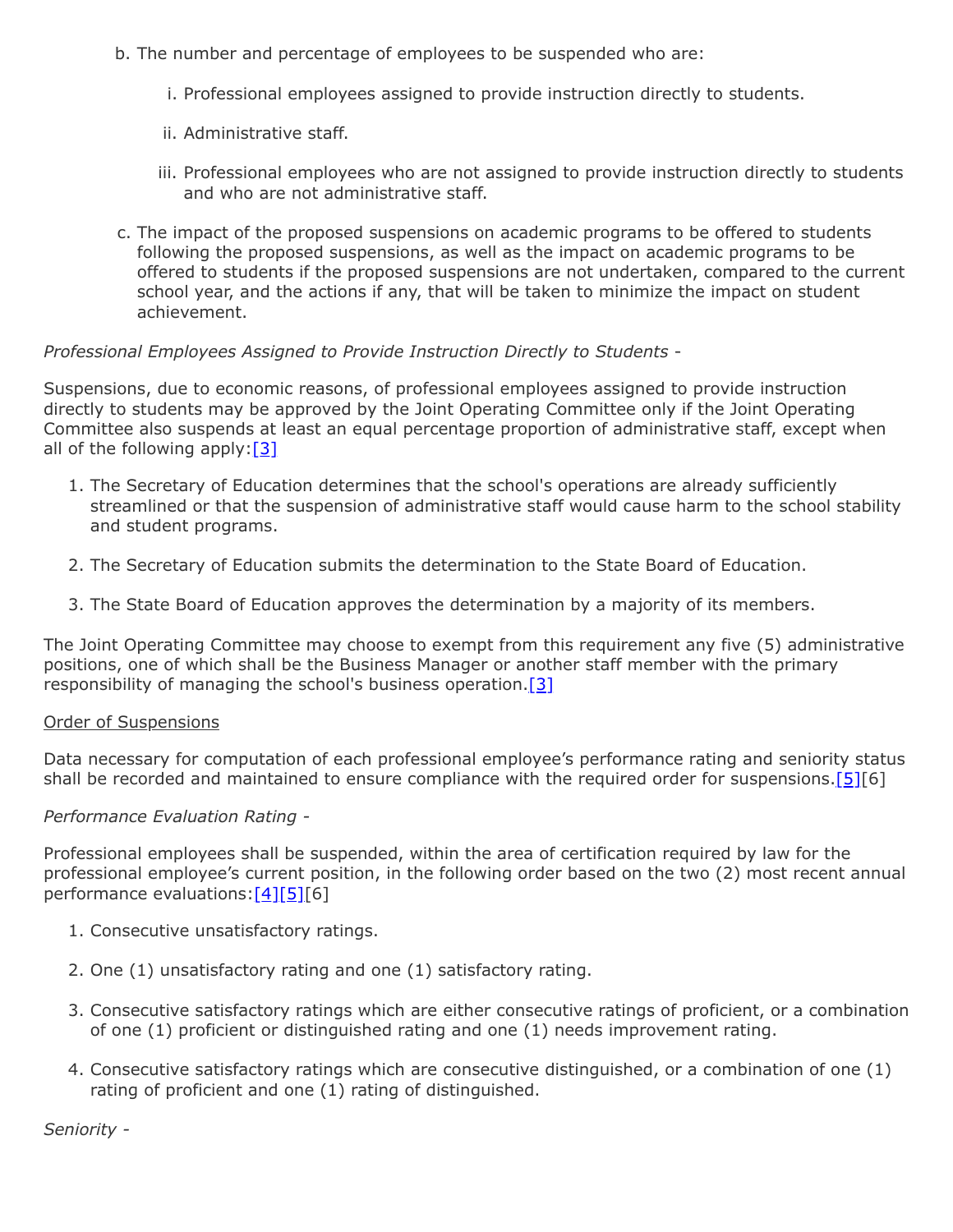When the number of professional employees within each certification area receiving the same performance ratings is greater than the number of suspensions, professional employees with the least seniority within each certification area shall be suspended before employees with greater seniority having the same performance rating.<sup>[\[4\]](http://www.legis.state.pa.us/cfdocs/legis/LI/uconsCheck.cfm?txtType=HTM&yr=1949&sessInd=0&smthLwInd=0&act=14&chpt=11&sctn=25&subsctn=1)</sup>

In addition, professional employees shall be realigned to ensure that employees with more seniority have the opportunity to fill other positions within the school for which they are certificated and which are currently filled by less senior employees with the same or lower overall performance ratings.

Seniority shall continue to accrue during a suspension and all approved leaves of absence.<sup>[\[4\]](http://www.legis.state.pa.us/cfdocs/legis/LI/uconsCheck.cfm?txtType=HTM&yr=1949&sessInd=0&smthLwInd=0&act=14&chpt=11&sctn=25&subsctn=1)</sup>

When there is or has been a consolidation of schools, departments or programs, all professional employees shall retain the seniority rights they had prior to the reorganization or consolidation.  $[4]$ 

#### Reinstatement

Suspended professional employees, or professional employees demoted for reasons of this policy, shall be reinstated within the area of certification required by law for the vacancy being filled in the school, in the inverse order by which they were suspended and on the basis of their seniority within the school. $[4]$ 

No new appointment shall be made while there is a suspended or demoted professional employee available who is properly certificated to fill such vacancy.  $[4]$ 

Positions from which professional employees are on approved leaves of absence shall be considered temporary vacancies.  $[4]$ 

To be considered available, suspended professional employees shall annually report in writing to the Joint Operating Committee their current address and intent to accept the same or similar position when offered. $[4]$ 

A suspended professional employee enrolled in a college program during a period of suspension and who is recalled shall be given the option of delaying a return to service until the end of the current semester.  $[4]$ 

#### Local Agency Law Hearings

The decision to suspend a professional employee shall be considered an adjudication for the purposes of the Local Agency Law, and a professional employee subject to such a decision shall have the right to a Local Agency Law hearing before the Joint Operating Committee, if a hearing is requested within ten (10) days after being notified of suspension. $[4][7]$  $[4][7]$ 

A decision to nonrenew the employment of a temporary professional employee whose position has been eliminated or who is being nonrenewed for reasons for which professional employees may be suspended, shall be considered an adjudication for purposes of the Local Agency Law, and the employee shall be entitled to a Local Agency Law hearing, if a hearing is requested within ten (10) days after being notified of the decision to nonrenew[.\[7\]](http://www.legis.state.pa.us/cfdocs/legis/LI/consCheck.cfm?txtType=HTM&ttl=02)